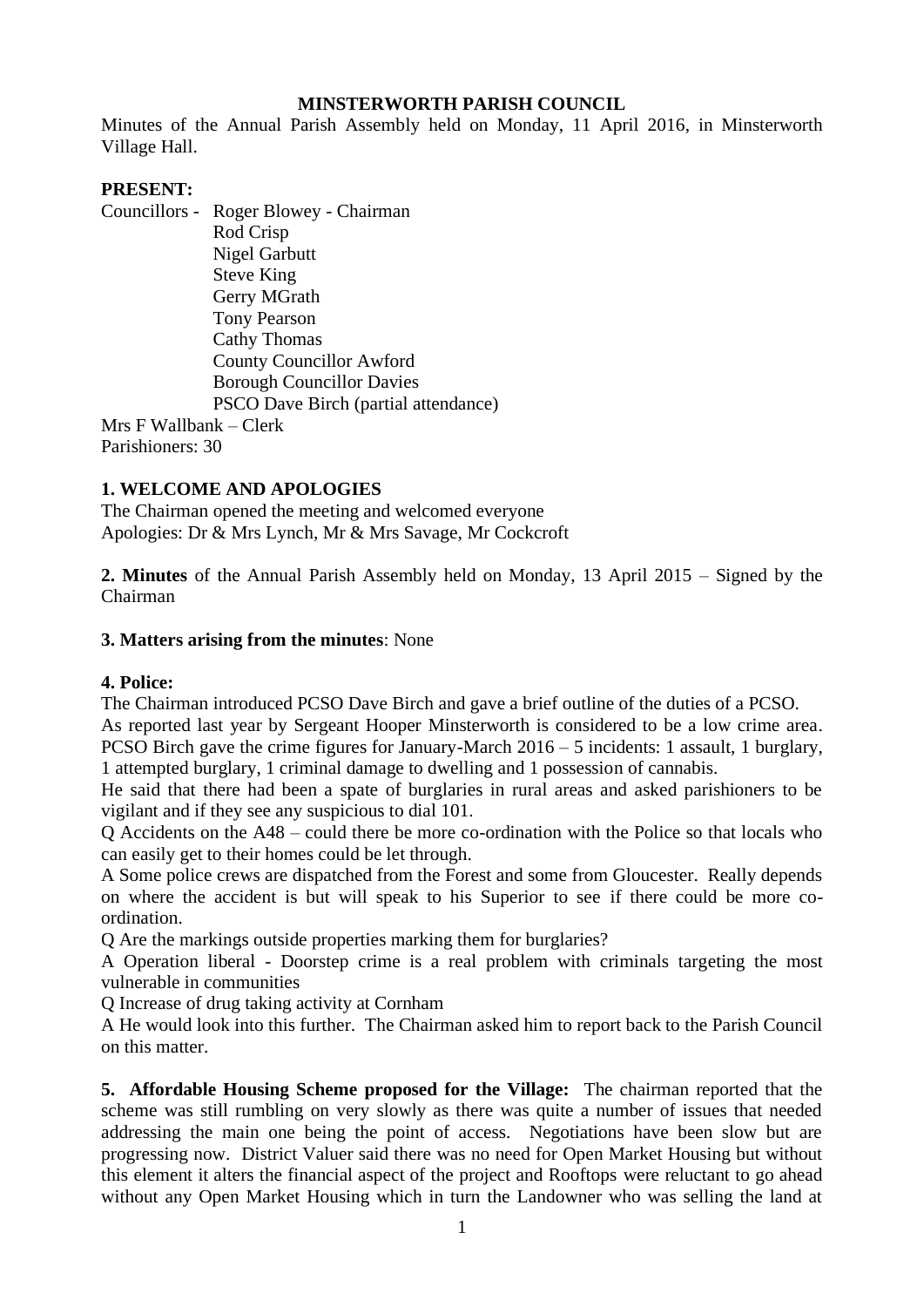below the market value would get even less. It has been agreed to change the tenure of some of the houses to shared equity to enable the developers to get some return.

**6. Phil Awford, County Councillor:** His report had been circulated and welcomed any questions: He highlighted the following points:

- Disappointed about the increase in the precept but necessary.
- As a County Councillor he gets a sum of money to spend on Highways Matters across his 21 Parishes and this year he is getting an extra £10,000 making a total of £30,000.
- Is very involved in attending flooding meetings
- No date as yet for building of the incinerator
- Meeting with Richard Waters the next day to discuss the condition of the A48. If a white circle has been put around a pothole some action should be taken within 28 days – the potholes have to be at a depth of 4" before any action is taken.

The Chairman said the Parish Council had received several complaints about the condition of the A48 and looks forward to repair works being carried out in the near future. He commented that Glos Highways had kindly sided the footway and although he was originally sceptical about the creation of the third lane at Over Roundabout this had certainly increased the traffic flow.

Q The Bus Stop needs to be relocated before the hatchings

A A40 is the responsibility of the Highways England not GCC.

**7. Derek Davies, Borough Councillor:** As his report had been circulated with the agenda he would take it as read. He apologised for the small increase in the Council Tax however Tewkesbury is still the fourth lowest in the Country. There has been an increase in drug taking activities in Highnam and an increase in spate of burglaries. The police had arrested a number of people regarding the burglaries.

**8. Village Resilience** Councillor Pearson said that that a questionnaire had been sent out with the November edition of The Villager and to date had only received 20 completed questionnaires and urged people to complete and return the questionnaires as it is important for information to be collected on what survival equipment parishioners may have and what help might be required in an emergency. More volunteers are needed to offer help in the case of an emergency. Perhaps 2-3 people at various points along the village.

**9. Broadband Survey** Councillor McGrath said that he had only received 19 responses following the questionnaire that was sent out with The Villager. Unfortunately, Minsterworth has not been included in the plan to be upgraded as part of the current phase of the Fastershire project and it is essential it the Parish Council wants to get included in this project to show that it has the backing of the parish behind it.

The Chairman added that when he and Councillor Pearson visited Mark Harper MP they raised this matter with him and Mr Harper stressed the importance that the Parish Council had the backing of the village.

One parishioner asked if the Parish Council had contacted Churcham as some properties are on the same exchange as are some properties in Minsterworth. Councillor McGrath said that the questionnaire had only been sent to Minserworth Villagers but would widen the area.

**10. Minsterworth Clean-up for The Queen:** Councillor Thomas said it would be a good idea to carry out a communal litter pick to clean up the village. The current litter pickers do a fabulous job but it is impossible for them to tackle the whole of the Village. It was agreed that on Sunday 8 May 2pm Villagers are invited to meet at the Village Hall to carry out a litter pick for 1-2 hours. This would be advertised in The Villager. Clerk to contact TBC to organised the use of picking sticks, high viz tabards and rubbish bags.